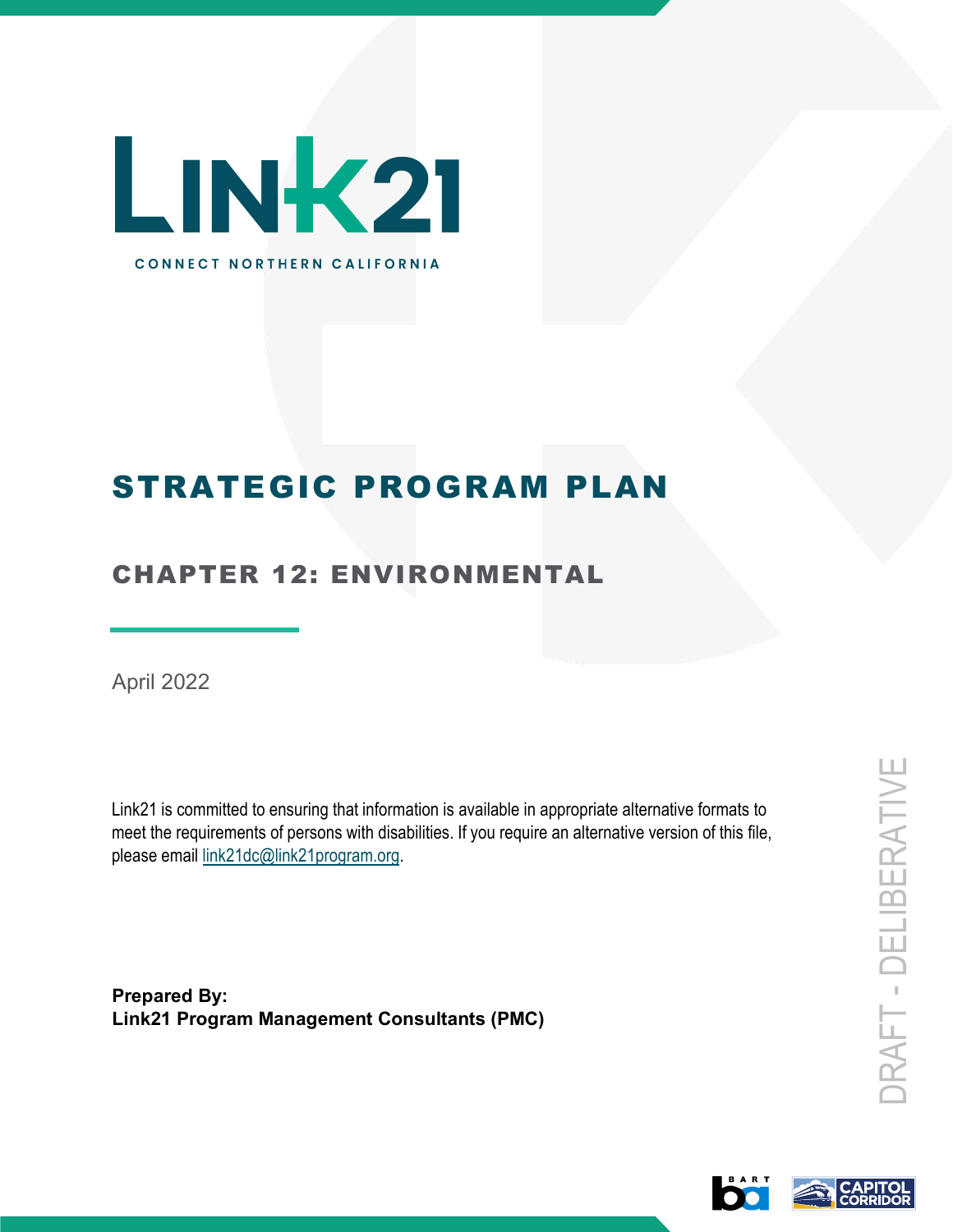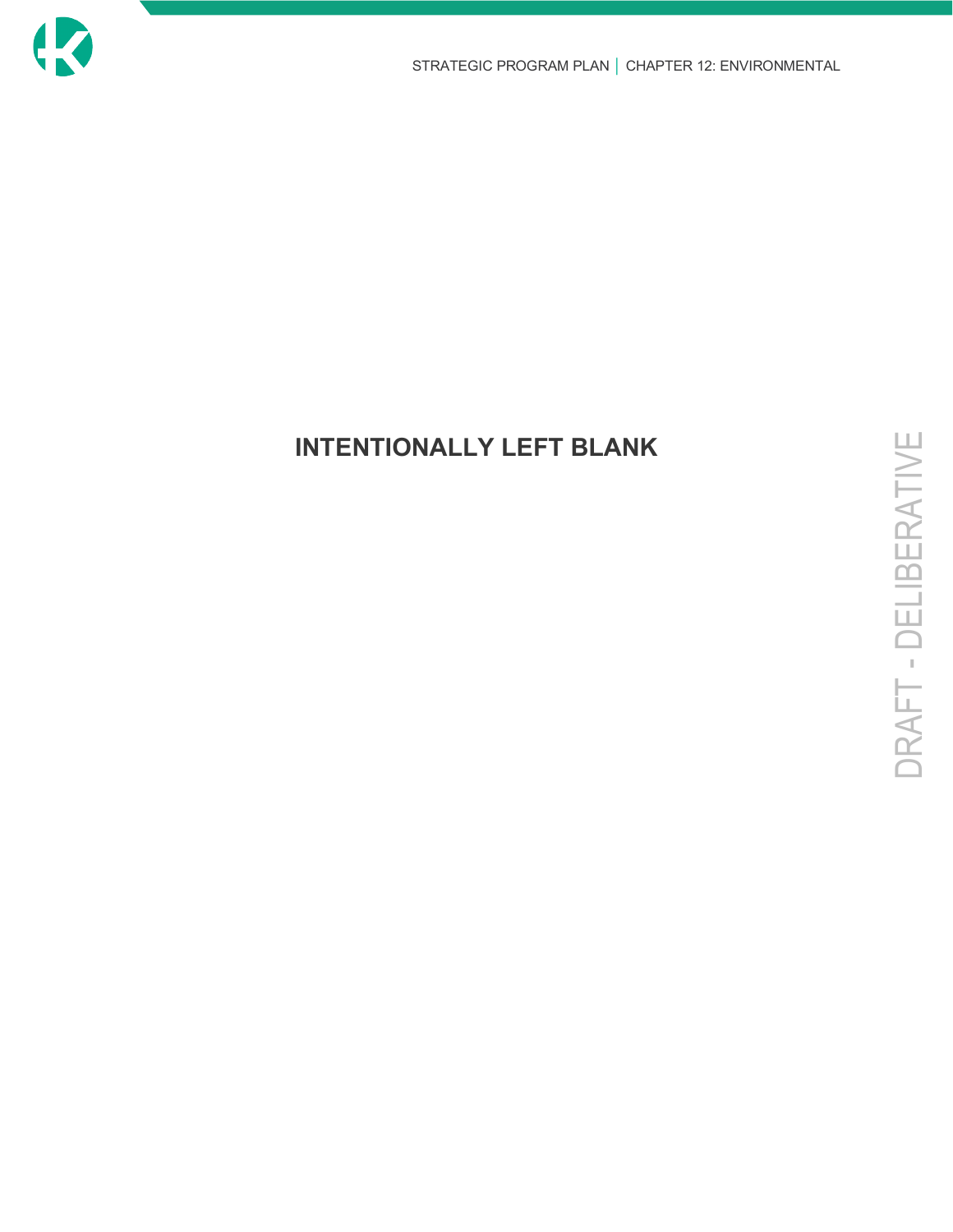

## ISSUE AND REVISION RECORD

| <b>REVISION</b> | <b>DATE</b> | <b>PREPARER(S)</b><br><b>BART/CCJPA</b>  | <b>APPROVER</b><br><b>BART/CCJPA</b> | <b>DESCRIPTION/NOTES</b>                        |
|-----------------|-------------|------------------------------------------|--------------------------------------|-------------------------------------------------|
|                 |             | <b>REVIEWER(S)</b>                       | <b>APPROVER</b>                      |                                                 |
| 0               | 04/16/2021  | Thomas<br>Warrner,<br><b>HNTB</b>        | Steve Lavelle,<br><b>Intueor</b>     | <b>WPA.03 Working DRAFT</b><br>submittal        |
|                 | 05/13/2021  | Sadie<br>Graham,<br><b>BART</b>          | Sadie Graham,<br><b>BART</b>         | <b>WPA.03 Working DRAFT</b><br>submittal review |
| 1.A             | 06/04/2021  | <b>Thomas</b><br>Warrner,<br><b>HNTB</b> | Steve Lavelle,<br>Intueor            | WPA.03 V2 DRAFT submittal                       |
|                 | 08/13/2021  | Sadie<br>Graham,<br><b>BART</b>          | Sadie Graham,<br><b>BART</b>         | WPA.03 V2 DRAFT submittal<br>review             |
| 1.B             | 11/23/2021  | Thomas<br>Warrner,<br><b>HNTB</b>        | Steve Lavelle,<br>Intueor            | <b>WPA.03 V2 DRAFT FINAL</b><br>submittal       |
|                 |             |                                          |                                      | No review requirement                           |
| $\mathcal{P}$   | 04/07/2022  | <b>Thomas</b><br>Warrner,<br><b>HNTB</b> | Steve Lavelle,<br>Intueor            | <b>WPA.04 DRAFT submittal</b>                   |
|                 |             |                                          |                                      |                                                 |

## SHAREPOINT PATH

Records Center/PRGM Record Center/WPA.04/SPP/ 1-PRGM-PH0-SPP\_CH12\_Environmental-DRAFT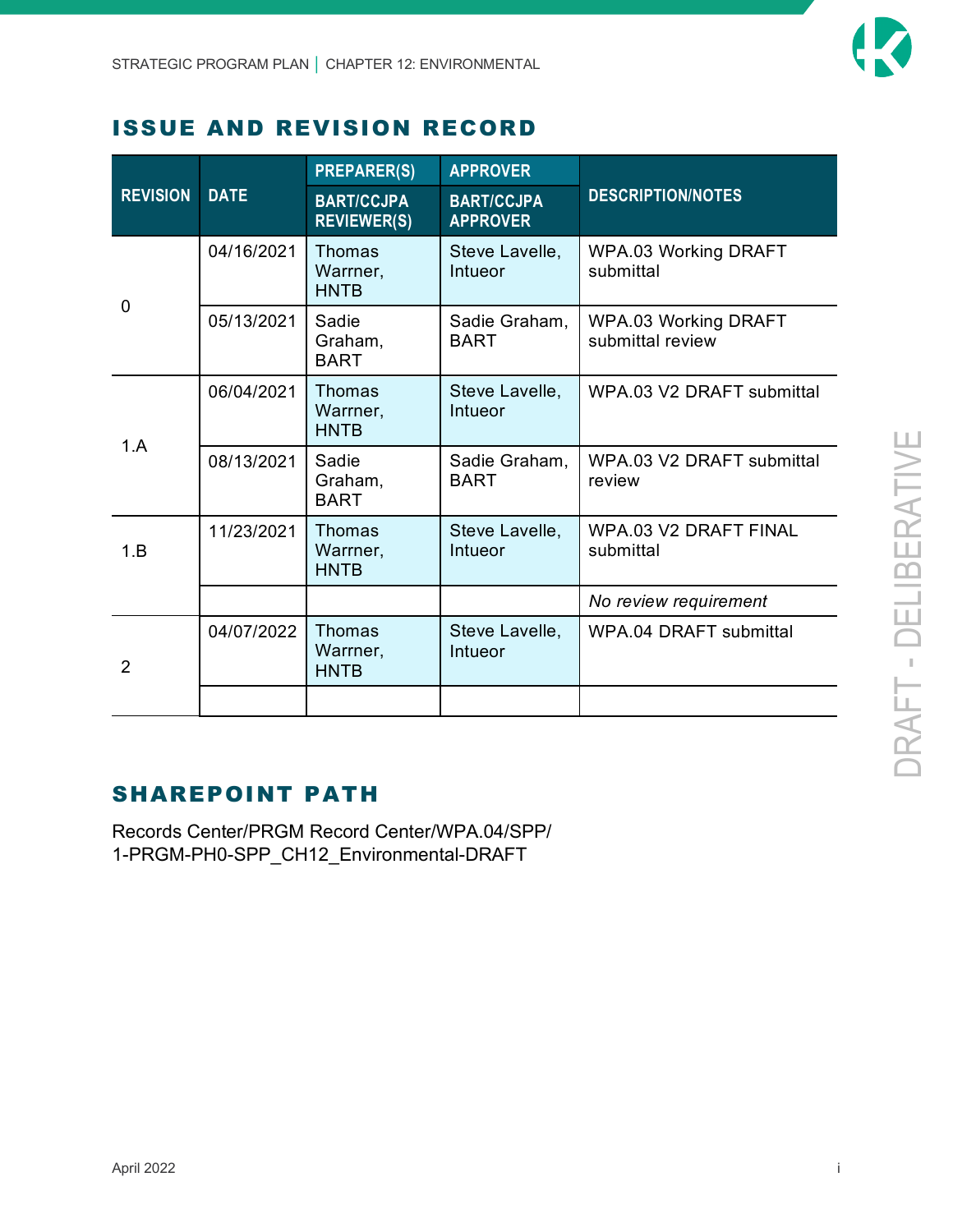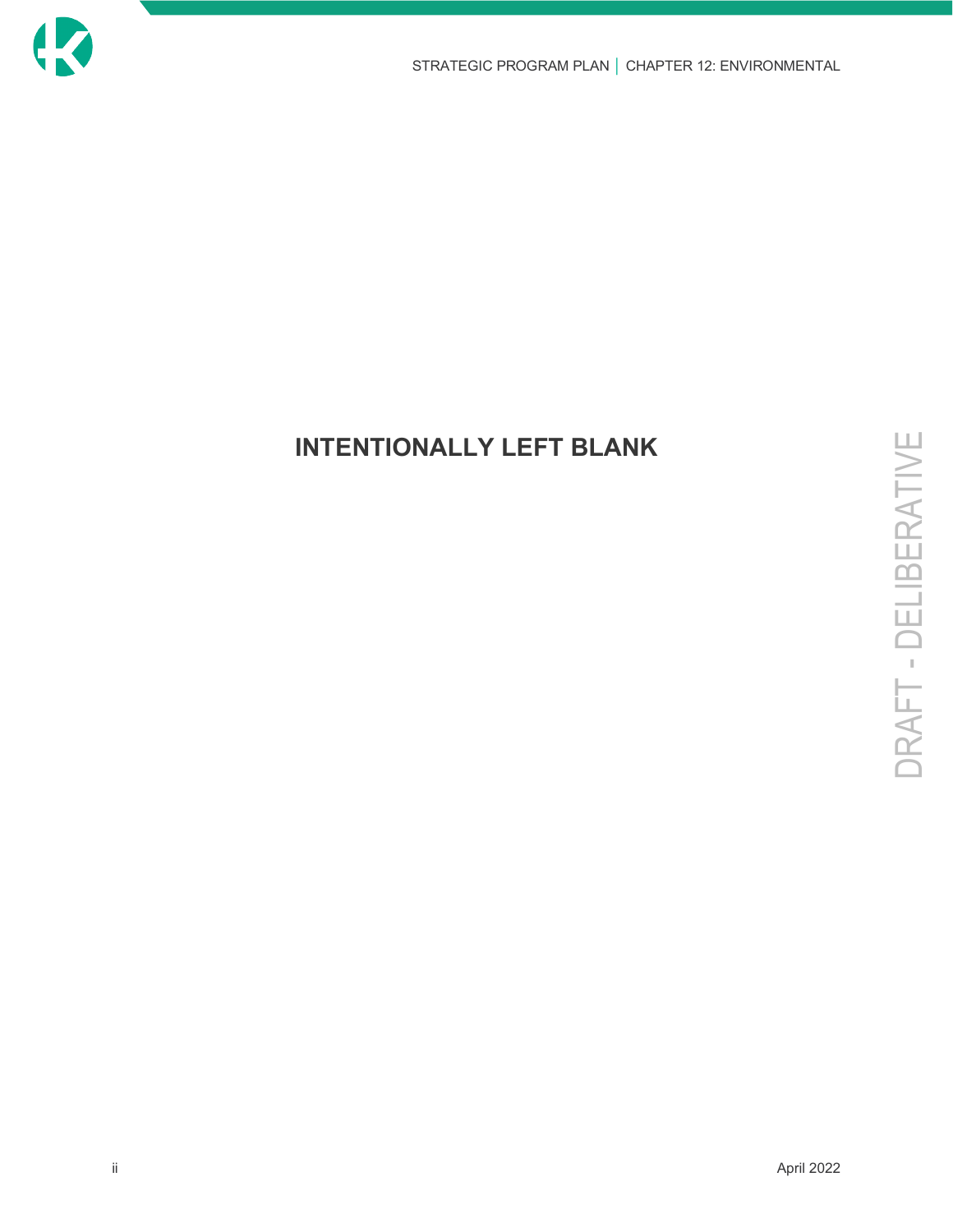

## TABLE OF CONTENTS

| 12.2.1. Environmental Contraints and Opportunities (Phases 0 and 1) 12-3 |
|--------------------------------------------------------------------------|
|                                                                          |
|                                                                          |
|                                                                          |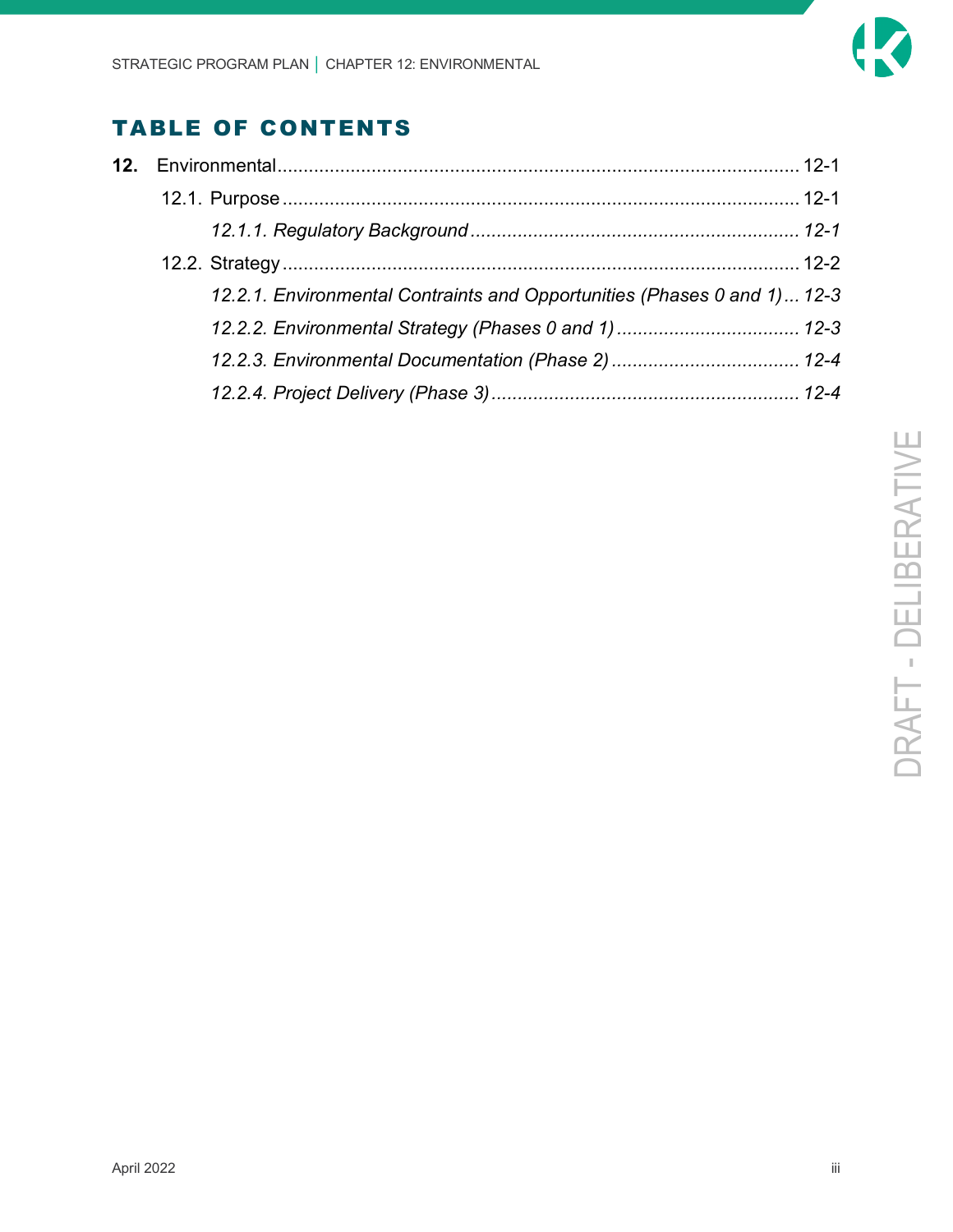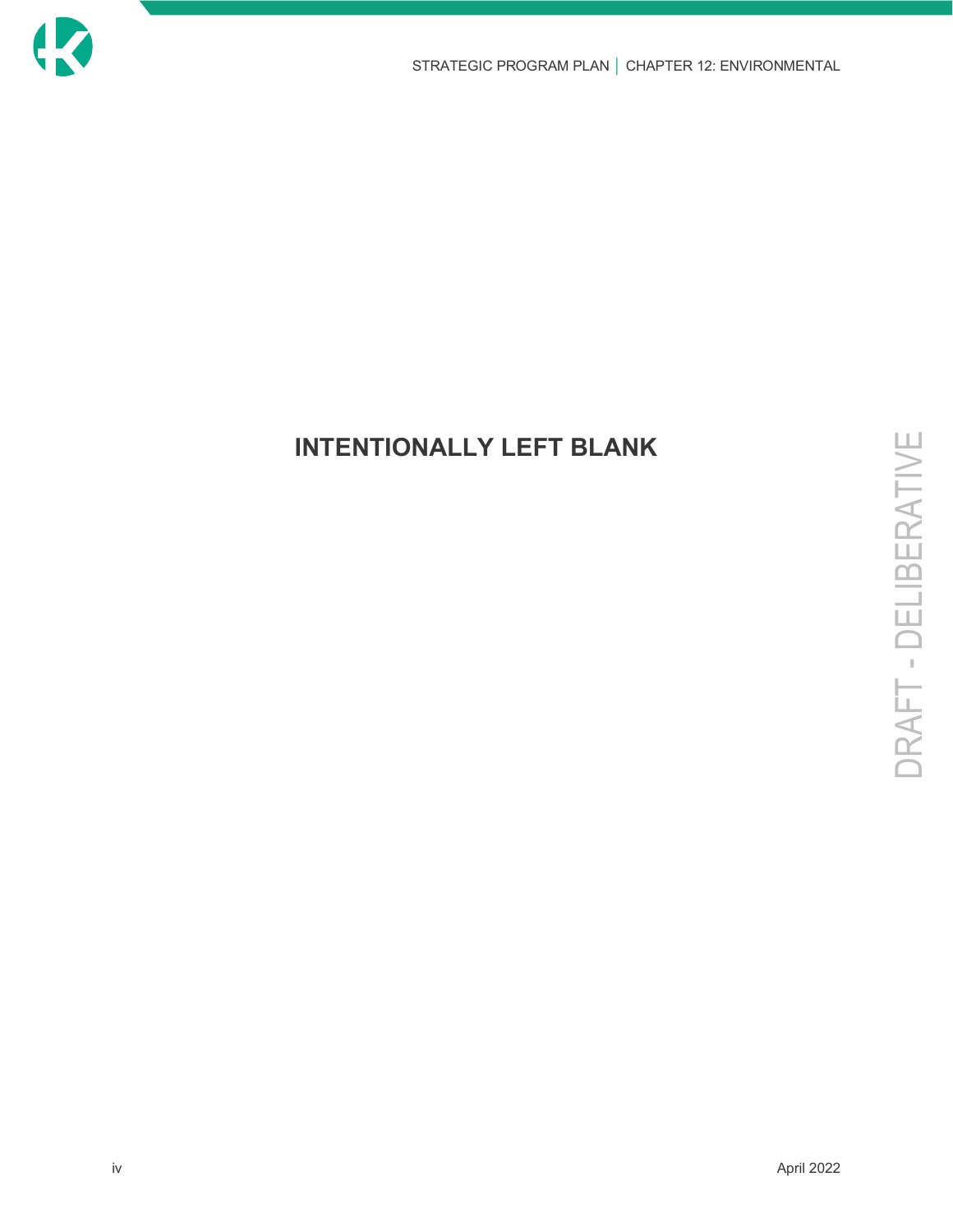

## ACRONYMS AND ABBREVIATIONS

| <b>ACRONYM/ABBREVIATION</b> | <b>DEFINITION</b>                              |
|-----------------------------|------------------------------------------------|
| <b>BART</b>                 | San Francisco Bay Area Rapid Transit           |
| <b>CCJPA</b>                | <b>Capitol Corridor Joint Powers Authority</b> |
| <b>CEQA</b>                 | <b>California Environmental Quality Act</b>    |
| <b>EIR</b>                  | <b>Environmental Impact Report</b>             |
| <b>EIS</b>                  | <b>Environmental Impact Statement</b>          |
| <b>FRA</b>                  | <b>Federal Railroad Administration</b>         |
| <b>FTA</b>                  | <b>Federal Transit Administration</b>          |
| <b>NEPA</b>                 | <b>National Environmental Policy Act</b>       |
| <b>PMC</b>                  | <b>Program Management Consultants</b>          |
| <b>PMT</b>                  | Program Management Team                        |

## LINK21 PROGRAM TEAM NAMES

| <b>TEAM NAME</b>   | <b>TEAM MEMBERS</b>                                             |  |
|--------------------|-----------------------------------------------------------------|--|
| <b>PMC</b>         | The HNTB Team                                                   |  |
| <b>PMT</b>         | <b>BART/CCJPA + PMC</b>                                         |  |
| <b>Consultants</b> | Consultants supporting program identification/project selection |  |
| Link21 Team        | <b>PMT + Consultants</b>                                        |  |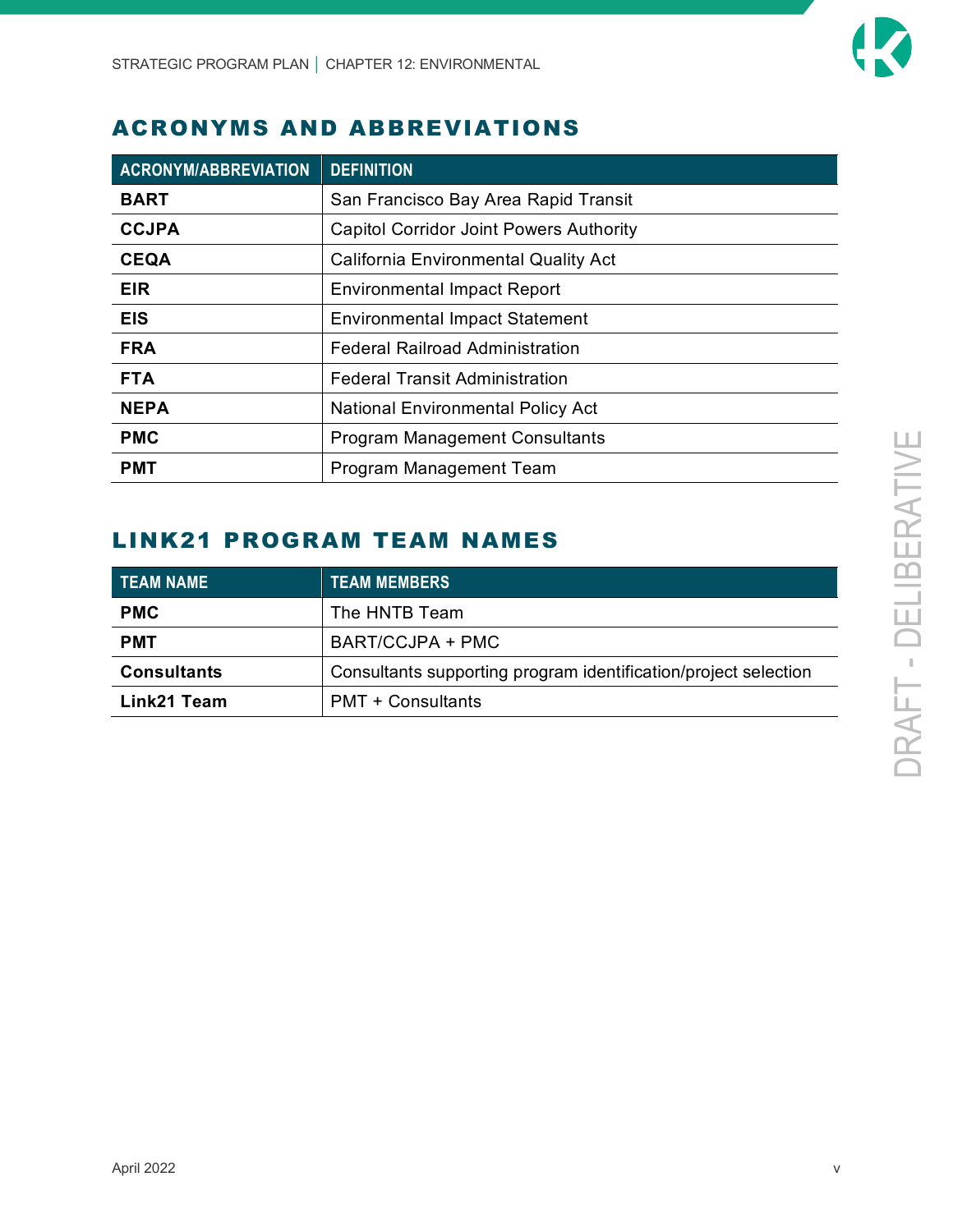

STRATEGIC PROGRAM PLAN | CHAPTER 12: ENVIRONMENTAL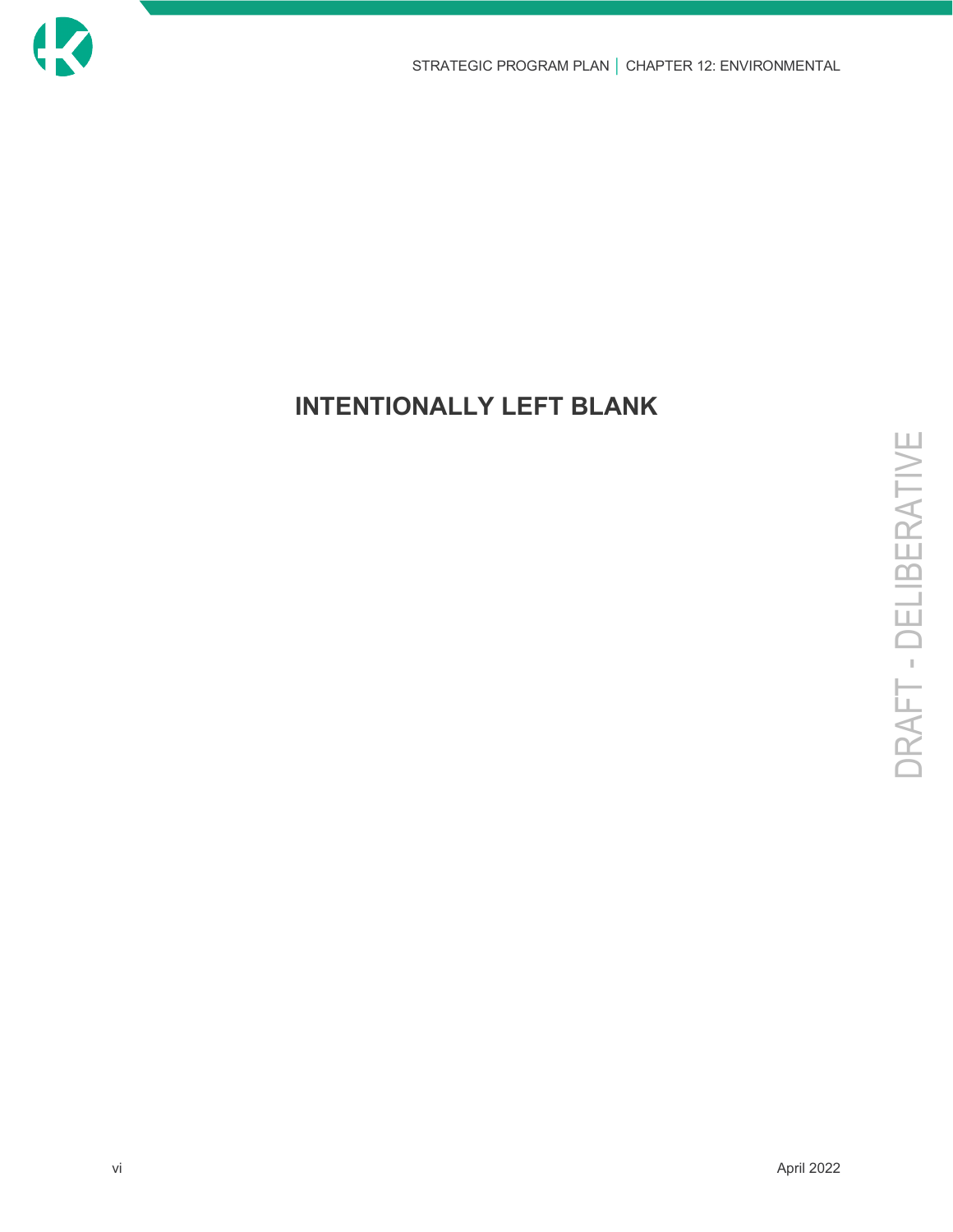# <span id="page-8-0"></span>12. ENVIRONMENTAL

## <span id="page-8-1"></span>12.1. Purpose

This chapter includes a high-level discussion on the development and implementation of the Link21 Program's (Link21) environmental strategy. It also provides an overview of the key deliverables that will be used to develop and implement this strategy.

The Program Management Team  $(PMT)^1$  $(PMT)^1$  will lead the development of the Link21 environmental strategy in close collaboration with the PMC and the Environmental Consultant. The purpose of Link21's environmental strategy is to:

- □ Meet the requirements of the California Environmental Quality Act (CEQA) and the National Environmental Policy Act (NEPA), including adapting to evolving regulatory requirements.
- Identify the most efficient path to a buildable first project.
- □ Identify environmental requirements to position Link21 to compete for federal funding, including funding from the Federal Transit Administration (FTA) and Federal Railroad Administration (FRA).
- □ Inform and help guide stakeholder engagement regarding social and natural environmental factors for Link21 and its projects.

The PMC will direct and collaborate with the Environmental Consultant to identify environmental opportunities and constraints that will inform the evaluation of program concepts and alternatives and to implement Link21's environmental strategy.

#### <span id="page-8-2"></span>12.1.1. Regulatory Background

CEQA requires California public agencies to identify and disclose any significant environmental impacts of a proposed project prior to making a final decision on its implementation. The project's potential environmental effects are disclosed to decisionmakers and the public prior to project construction. During the CEQA analysis, feasible project alternatives and measures (avoidance, minimization, and/or mitigation) are evaluated to limit the extent of environmental impacts.

Project alternatives in CEQA are limited to those that meet all (or most) of the project's defined objectives. CEQA applies the "rule of reason" to project alternatives and impact assessments allowing the public agency to make an objective, good-faith effort to fully disclose project impacts. Therefore, CEQA does not require the public agency to review every conceivable alternative for a proposed project.

<span id="page-8-3"></span><sup>1</sup> San Francisco Bay Area Rapid Transit (BART)/Capitol Corridor Joint Powers Authority (CCJPA) and the Program Management Consultants (PMC)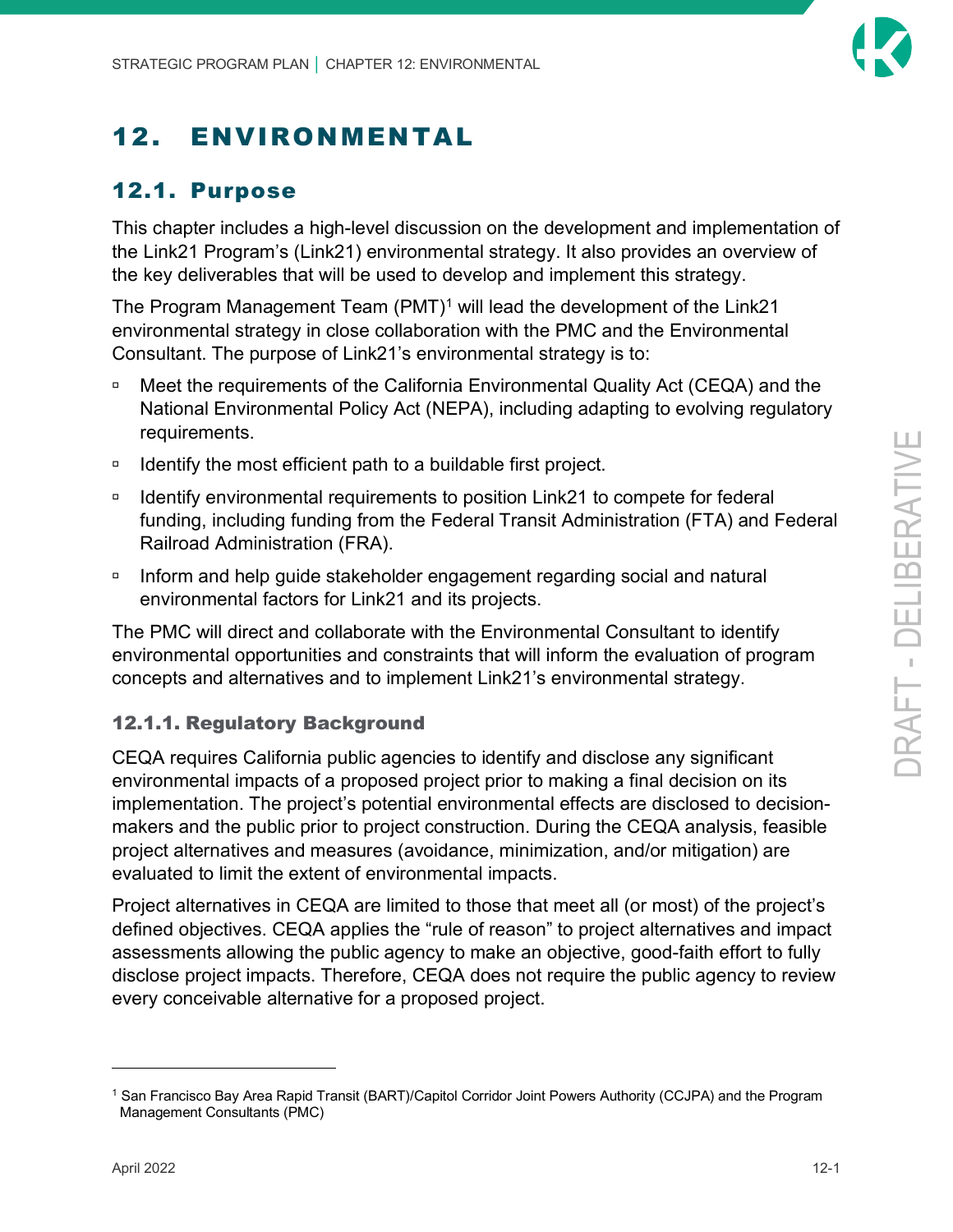

For Link21, the lead agency for CEQA will be the public agency primarily responsible for approving the project. It is anticipated that BART and/or CCJPA will be the lead agency(ies).

NEPA requires federal agencies to assess the environmental effects of their actions prior to making decisions, including funding and permitting decisions. For actions that will significantly affect the environment, projects are required to evaluate potential alternatives and prepare a detailed statement regarding any adverse effects that cannot be avoided. Federal actions triggering NEPA include funding and permitting. Link21 will likely pursue federal funding for the program's projects, and federal permits are anticipated. Therefore, Link21 projects will be required to comply with NEPA.

Under NEPA, a project's purpose and need statement defines the issue or existing deficiencies addressed by the action and justifies why a federal action is required. This statement is similar to the project objectives required under CEQA. Defining the purpose and need statement is a fundamental element of the NEPA process because it is used to identify the range of reasonable alternatives. Each alternative is rigorously evaluated and objectively considered.

Both CEQA and NEPA involve public engagement and stakeholder outreach prior to and during the formal environmental process. Chapter 10 outlines public engagement efforts for Link21. This engagement, coupled with the objective analysis of project alternatives, is used by the state and federal agency to identify a preferred alternative for a project. Both NEPA and CEQA require a formalized process to scope environmental documents and formal public meetings and opportunities for the public to comment on the environmental document(s).

Potential lead federal agencies for NEPA under Link21 include FTA and FRA. The federal lead will be determined by the funding mechanism(s) targeted for the program's projects, and the federal lead agency will be responsible for ensuring compliance with NEPA with significant participation by BART/CCJPA.

## <span id="page-9-0"></span>12.2. Strategy

Environmental deliverables will be consistent with Link21's overall development strategy. The overall Link21 environmental strategy is structured around the four development and delivery phases as follows:

- Phase 0: Program Definition
- □ Phase 1: Program Identification
- □ Phase 2: Project(s) Selection
- □ Phase 3: Project(s) Delivery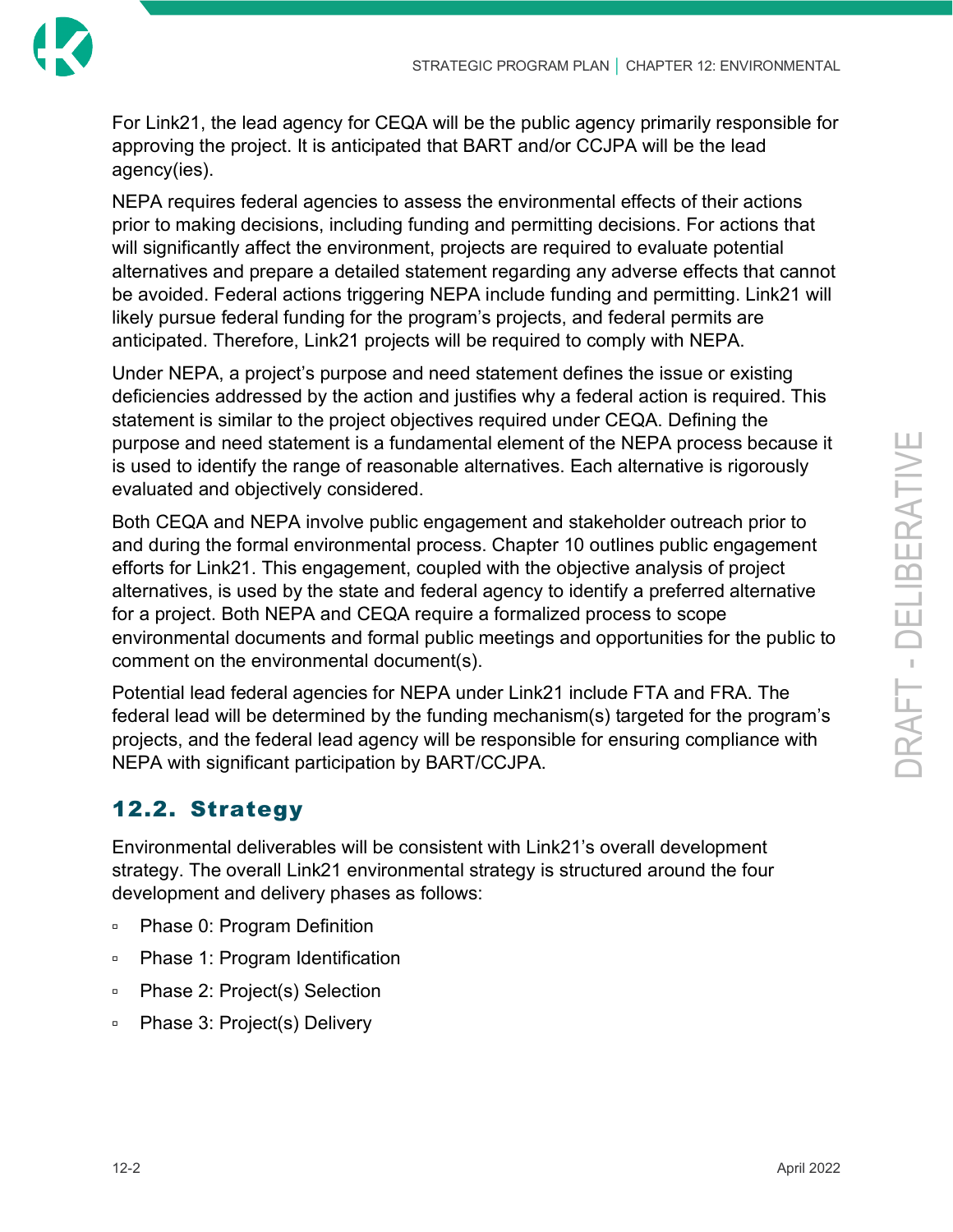

#### <span id="page-10-0"></span>12.2.1. Environmental Contraints and Opportunities (Phases 0 and 1)

The Link21 study area is divided into numerous corridors, which will serve as the building blocks to assemble the program concepts in Phase 1. For each corridor, the opportunities and constraints related to markets, service, train technology, and infrastructure improvements are identified in Phase 0.

The Environmental Consultant will be responsible for identifying social and environmental constraints and opportunities associated with each corridor concept. This information will be used in Phase 1 during the screening process of program concepts as well as to demonstrate Link21's cognizance of social and environmental constraints. Constraint and opportunities mapping will include, but not be limited to, the social environment (priority populations, Section 4(f) resources, transit-oriented development opportunities, etc.), biological resources (waterways, special-status species, etc.), cultural and historic resources, hazardous waste and material concerns, and hydrologic resources (floodplains, sea level rise, etc.).

In addition to its use in the program concept development process, the identified environmental constraints and opportunities will be used by the Engagement and Outreach Team in their public outreach efforts to confirm social and natural environmental issues relevant to the identification of program concepts. Note that the confidentiality of some identified resources, such as archaeological sites, must be protected from direct public consumption. Per the *Environmental Onboarding Confidentiality Memorandum*, the Environmental Consultant will be charged with evaluating and protecting the identity and locality of confidential resources prior to distribution within Link21 and/or to the public.

To support the program concept development process, the Link21 Team may provide additional technical support for identified environmental needs during Phases 0 and 1. Tasks may include, but are not limited to, a comparative analysis between program concepts. The team may also research specific topics to support the Planning and Engineering Team.

#### <span id="page-10-1"></span>12.2.2. Environmental Strategy (Phases 0 and 1)

The nature of Link21, spanning the 21-county Northern California Megaregion, is unlike even the largest projects previously undertaken by BART or CCJPA, and it will likely require an environmental strategy that addresses the program's complexity, diverse geography, and ongoing planning. The PMT has identified potential environmental strategies for Link21's compliance under CEQA and NEPA in the Draft Environmental Strategy Paper.

The Consultant will have a prominent role in the development of the advanced environmental strategy, which will be used to deliver Link21. The Consultant will consider previously identified strategies, identify any additional pertinent strategies, and